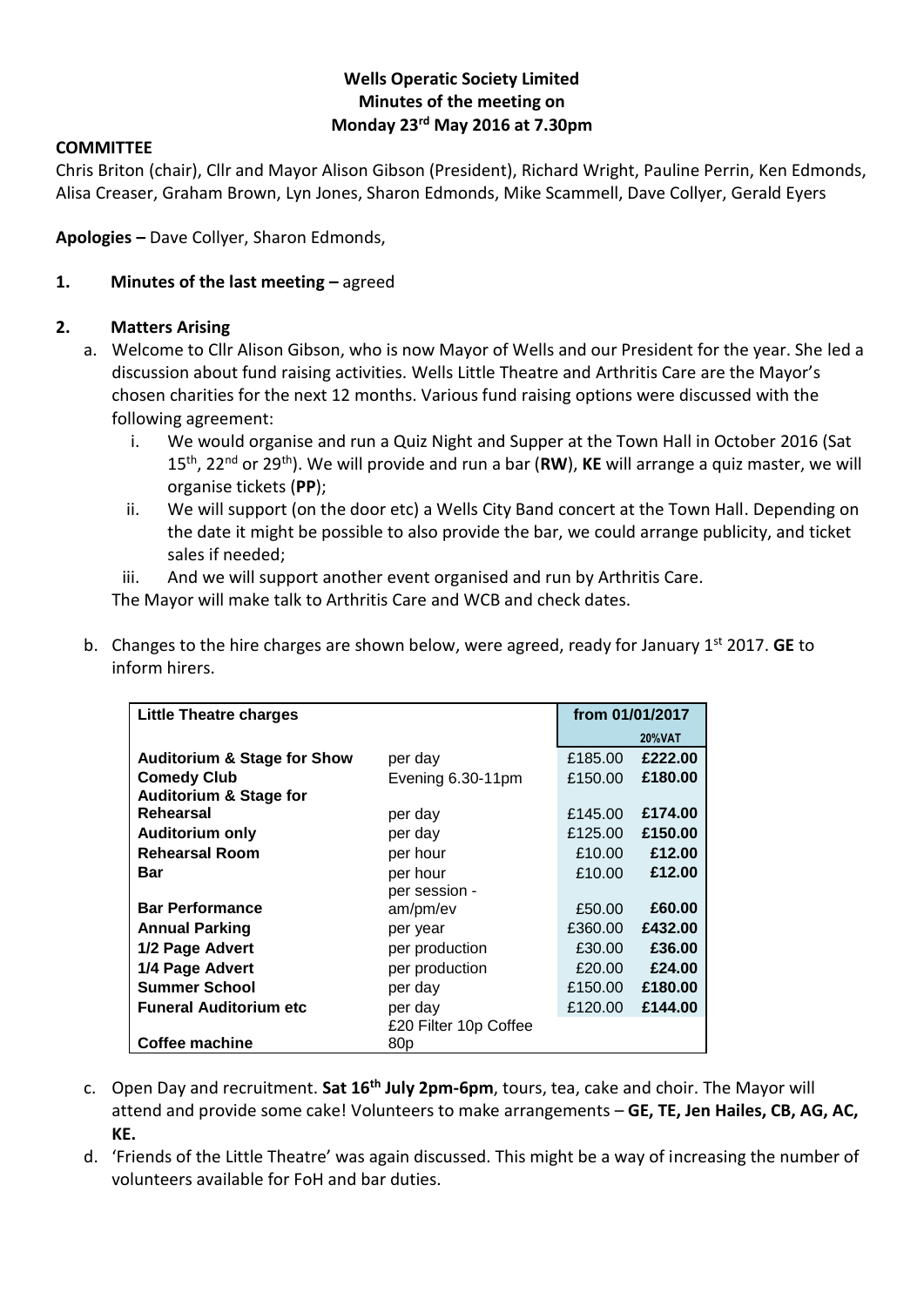### **3. Correspondence**

- a. Spring Show 2017. The committee discussed various issues that relate to the selection of a show, MD and director. It was agreed that at all stages all those involved, or potentially involved with a production should be made aware of progress, snags, time deadlines and costs. If at all possible the choice of a Spring Show should be made more than 12 months in advance. The committee were unanimous in agreement that the voluntary nature of all our members is highly valued and this is the foundation of all that we do.
- b. Ben Williams **Wells Comedy Festival**, (June 3-5). Arrangements update We will cover the bar on Friday 3<sup>rd</sup> June, and Glastonbury Ales will cover all other bars, and we will have 10% of the takings. Licence checked with RW. MS to arrange to meet and deal with storage and also look at the possibility of stocking Glastonbury Ales in our bar. Wi-Fi to sell and check (QR SCAN) tickets has been organised. PP is checking the compliance regulations. All ok.

## **4. Treasurer's Report**

- a. Planet 72% ticket sales (slightly less than the 80% target), £7002 box office net. There will be a small profit. Well done to all involved.
- b. Box Office There were some negative comments made by audience members. PP to investigate and report the next meeting.

## **5. Membership**

- a. New members none
- b. AGM **Friday 24th March 2017.**
- c. Dinner Dance date and time to be confirmed **AC** to look at options.

## **6. Publicity**

- a. Planet There were some technical problems with the printing of fliers and programmes, this caused a short delay in publicity. Artwork for the 2 large billboards was also delayed. GE needs 3 clear weeks prior to the Box Office opening to be sure that they are up in time. The use of Facebook for publicity was very good.
- b. The Town Crier has made an offer that we could use a stall in the Saturday Market to sell and advertise tickets. Producers should contact him in advance.
- c. RW and KE are investigating newspaper 'drops' to include a flier.
- d. KE reported that he will soon be leaving The Wells Journal.

# **7. Theatre Renovations**

- a. The Stage and Pit Project. update **RW /DC**. The application to the Arts Council was submitted on 19 March 2016 – should hear by July 1<sup>st</sup> 2016. RW to talk to Chris Spray who suggested that the website information should be updated.
- b. Bar lighting and music system. Angelo has fixed some bar lights, but others require the floor in the wardrobe to be lifted. **MS** to have a look.
- c. Rostrum to go in Bar this will go ahead when needed. **GB**
- d. The Tree. Work was completed on Tuesday 19<sup>th</sup> April. £620
- e. Dishwasher has been replaced thanks to MS and Angelo.
- f. Roof and gutters we agreed to ask Mark Wall to inspect and recommend any work that needed to be done. Waiting to hear. **GE**
- g. PAT testing This was discussed in detail. **MS** will carry out an audit and complete an asset register to record the portable appliances we have. Initially this will not include the stage lighting. Quotes for completing the testing can then be requested.
- h. Renovation, repair and purchase records. **GE** asked that someone else takes on the task of recording renovations, repairs and purchases. **MS** to have a look after (g) above is in progress.
- i. **Maintenance plan.** Linked with (h) above. **GE** to pass on details to **MS. CB** asked that this is added to the next agenda.